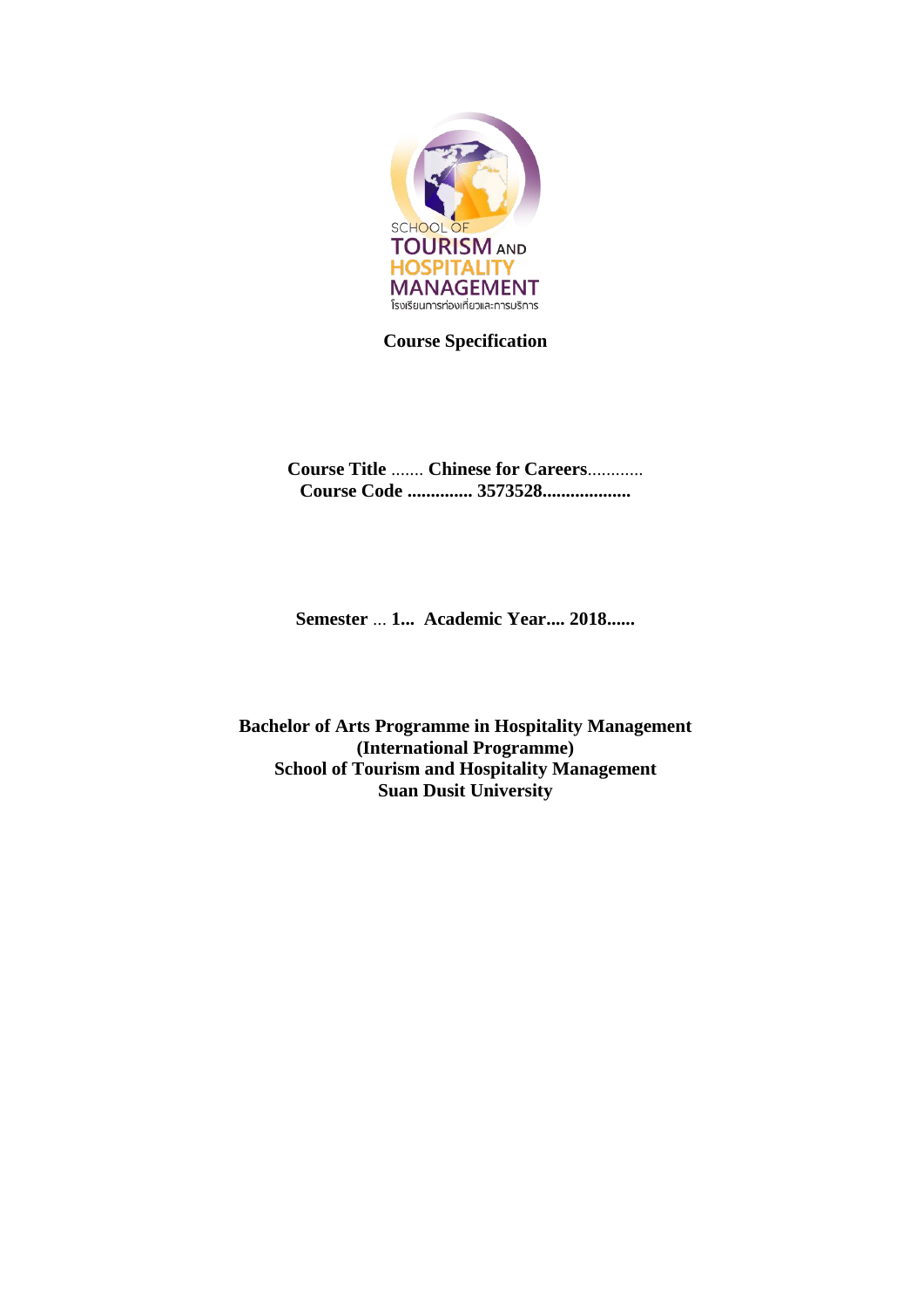# **Content**

|           |                                                 | page           |
|-----------|-------------------------------------------------|----------------|
| Section 1 | General information                             | 3              |
| Section 2 | Aims and Objectives                             | 3              |
| Section 3 | <b>Course Description and Implementation</b>    | $\overline{4}$ |
| Section 4 | Development of Students' Learning Outcomes      | $\overline{4}$ |
| Section 5 | <b>Teaching and Evaluation Plans</b>            | 6              |
| Section 6 | <b>Teaching Materials and Resources</b>         | 10             |
| Section 7 | Evaluation and Improvement of Course Management | 11             |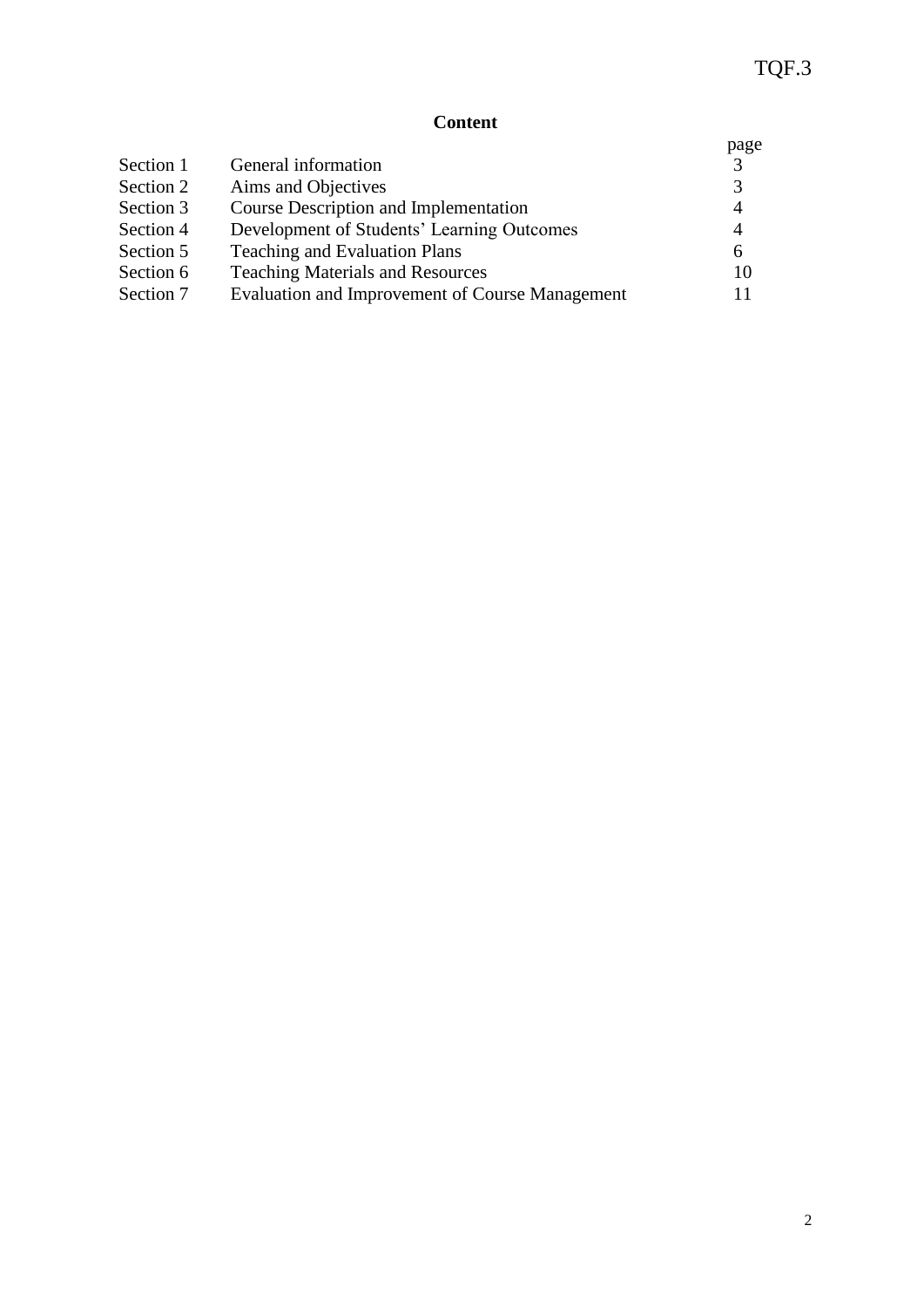#### **Course Specification**

**Name of institution** Suan Dusit University **Campus/faculty/department** School of Tourism and Hospitality Management

#### **Section1 General Information**

#### **1. Course code and course title 3573528 Chinese for Hospitality**

#### **2. Number of credits**

3(3-0-6)

#### **3. Curriculum and type of subject**

3.1 Bachelor of Arts Programme in Hospitality Management

3.2 Type of Subject Language Elective Courses

#### **4. Responsible faculty members**

**4.1 course coordinator**............... Ratchanok Nipawan................................. **4.2 Instructors**................. Ratchanok Nipawan................. **Section** ........ A1............

#### **5. Semester / year of study**

semester 1 academic year 2018 / Third-Year Students

## **6. Pre-requisite (if any)**

None

**7. Co-requisites (if any)**

None

- **8. Venue of study** Suan Dusit University
- **9. Date of latest revision**

July 2018

#### **Section 2 Aims and Objectives**

#### **1. Aims of the Course**

The aims of the course are to enable students to be equipped with skills (listening, speaking, reading and writing skills and knowledge necessary for communicate in particular situations related to the profession in hospitality industry and other related business fields and to initiate students to learn and understand Chinese culture in terms of service providers and creators to Chinese tourists and coordinators or colleagues who work with Chinese organizations as well as to encourage students to discuss about the importance of Chinese in hospitality industry.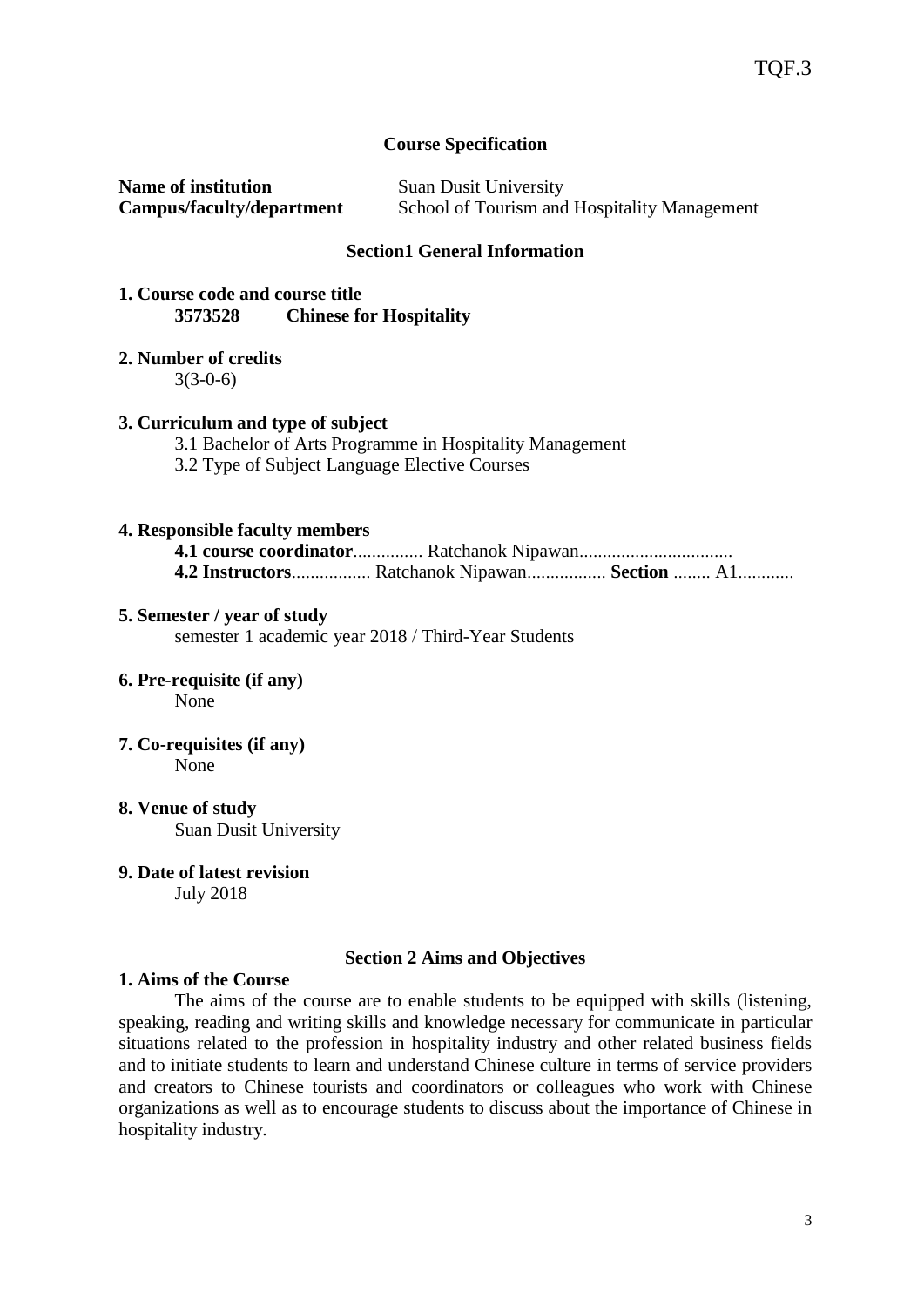#### **2. Objectives of Course Development/Modification**

Chinese is now considered vital around the world especially in the hospitality business. The number of Chinese tourists is increasing. According to China Tourism Academy (CTA), the official tourism research institute of China National Tourism Administration (CNTA) shows that in 2016 the number of outbound tourism in China reached 122 million people, and Chinese visitors spent \$109.8 billion in overseas destinations and also reports that Thailand was the top of 5 destinations where Chinese tourists spent the most money. As a result, employers in any section of the hospital industry are seeking for Chinese-speaking personnel. Therefore, the school modifies this course, in terms of the course content and studying and teaching technics (Active Learning Technic) to help students to become fluent in Chinese in order to compete with other graduates in the industry.

#### **Section 3: Course Description and Implementation**

## **1. Course Description**

Practise communication skills for hospitality and other related service business.

| Lecture<br>(Hour) | <b>Additional class</b><br>(Hour) | Laboratory/field<br>trip/internship<br>(Hour) | Self-study<br>(Hour) |
|-------------------|-----------------------------------|-----------------------------------------------|----------------------|
| 45                | If requested by<br>students       |                                               | 90                   |

#### **2. Number of Hours per Semester**

**3. Number of hours that the lecturer provides individual counseling and guidance**

3 hours a week by providing the contact information to students at the first class.

## **Section 4 Development of Students' Learning Outcomes**

#### **1. Morality and Ethics**

#### **1.1 Expected outcome on morality and ethics**

- $(1)$  To realize good values, moral conscience and ethics, to be able to deal with the conflicts relating to profession etiquette.
- (**2**) To be self and social responsible with good attitude and behaviour.

# **(3) To responsible of duties, good membership and develop leadership skills**

## **and act as a role model to others.**

 $\circ$  (4) To be disciplined and follow the organisational and social rules and regulations.

#### **1.2 Teaching methods**

Responsibility and team work.

#### **1.3 Evaluation methods**

Evaluate from responsibilities on assigned tasks

#### **2. Knowledge development**

**2.1 Expected outcome on Knowledge and skills development**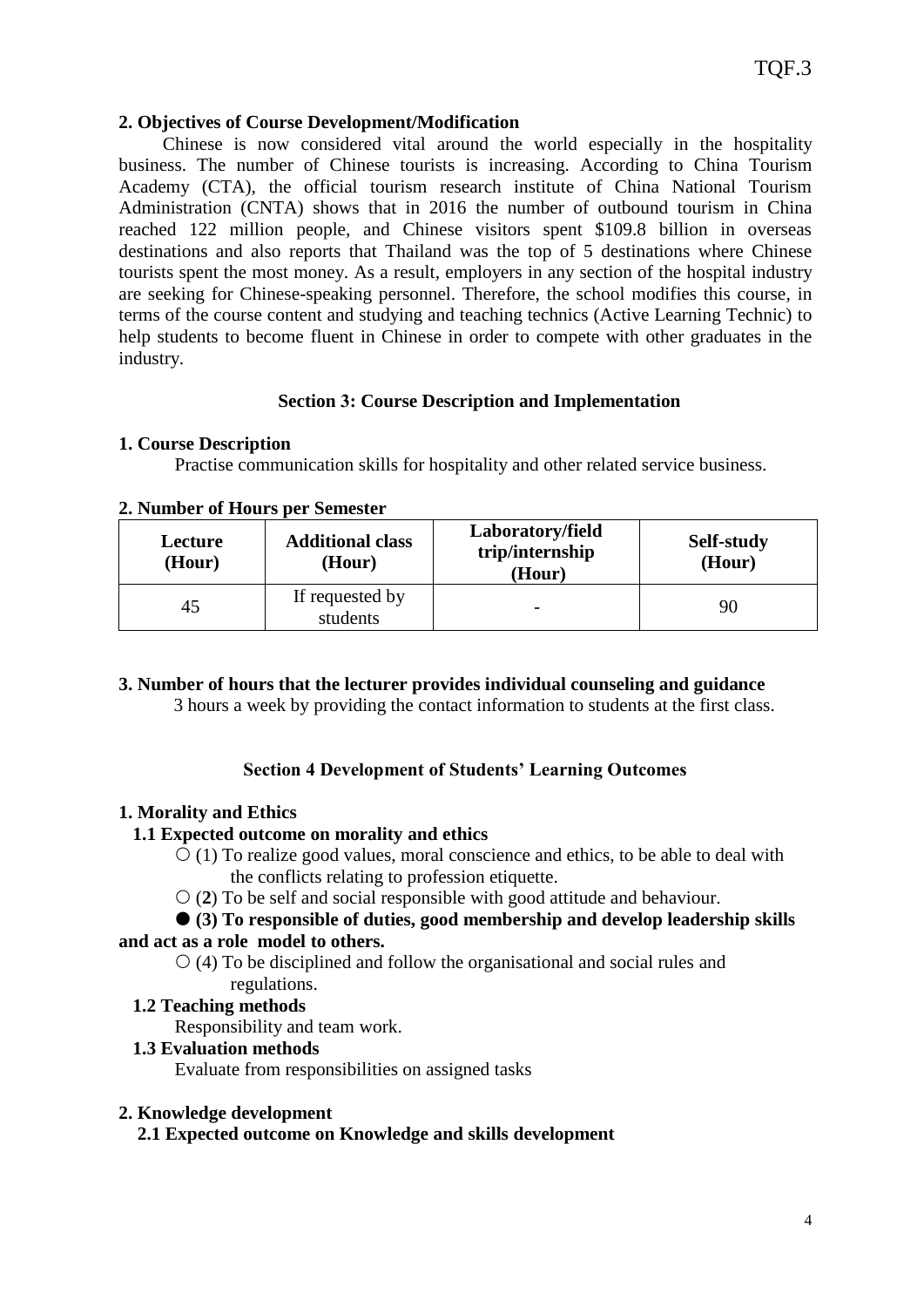$(1)$  To understand the important principles and theories of hospitality organisational behavioural and interpersonal skills, international marketing, tourist behaviour and related skills systematically and globally.

#### **(2) To be able to integrate knowledge of hospitality with other related fields.**

 $\circ$  (3) To understand research designs and methodology in order to solve

organisation problems and to develop organisation knowledge management.

#### **2.2 Teaching methods**

Apply different strategies and teaching techniques in accordance to course descriptions.

#### **2.3 Evaluation methods**

Pre-test and post test (Quiz/Midterm/Final)

#### **3. Intellectual Knowledge Innovation**

#### **3.1 Expected outcome on Intellectual Knowledge Innovation**

 $\circ$  (1) To be able to evaluate and analyse data, and able to think critically and systematically in order to find cause, effect, and resolution of the problems in depth.

#### **(2) To be able to apply methodologies, synthesis, evaluation both practically and theoretically in actual operations.**

 $\circ$  (3) To be able to suitably apply knowledge and innovation in business term and able to adapt innovation technology to the profession and related fields.

#### **3.2 Teaching methods**

Hospitality business case study and research

#### **3.3 Evaluation methods**

Evaluate from students language activities.

#### **4. Interpersonal Skills and Responsibility**

 **4.1 Expected outcome on Interpersonal Skills and Responsibility**

#### **(1) To be able to work with others and solve the problems both as a good leader and a good team member.**

 $\circ$  (2) To be able to develop self – improvement continuously on professional learning improvement based on international criterion.

## **4.2 Teaching methods**

Chinese language and Chinese for service improvement project

#### **4.3 Evaluation methods**

Evaluate from students language activities.

#### **5. Numerical Analysis and Information Technology Skills**

 **5.1 Expected outcome on Numerical Analysis and Information Technology Skills**

 **(1) To be able to apply foreign languages effectively when communicate both academically and professionally.**

#### **(2) To be able to communicate effectively with foreigners from different culture in different situation.**

 $\circ$  (3) To be able to use information technology suitably in different operations.

 $\circ$  (4) To be able to analyse and interpret data, facts, figures, statistics and/or numerical related tasks efficiently.

#### **5.2 Teaching methods**

To be able to apply foreign languages effectively when communicate both academically and professionally.

#### **5.3 Evaluation methods**

Evaluate from report and presentation.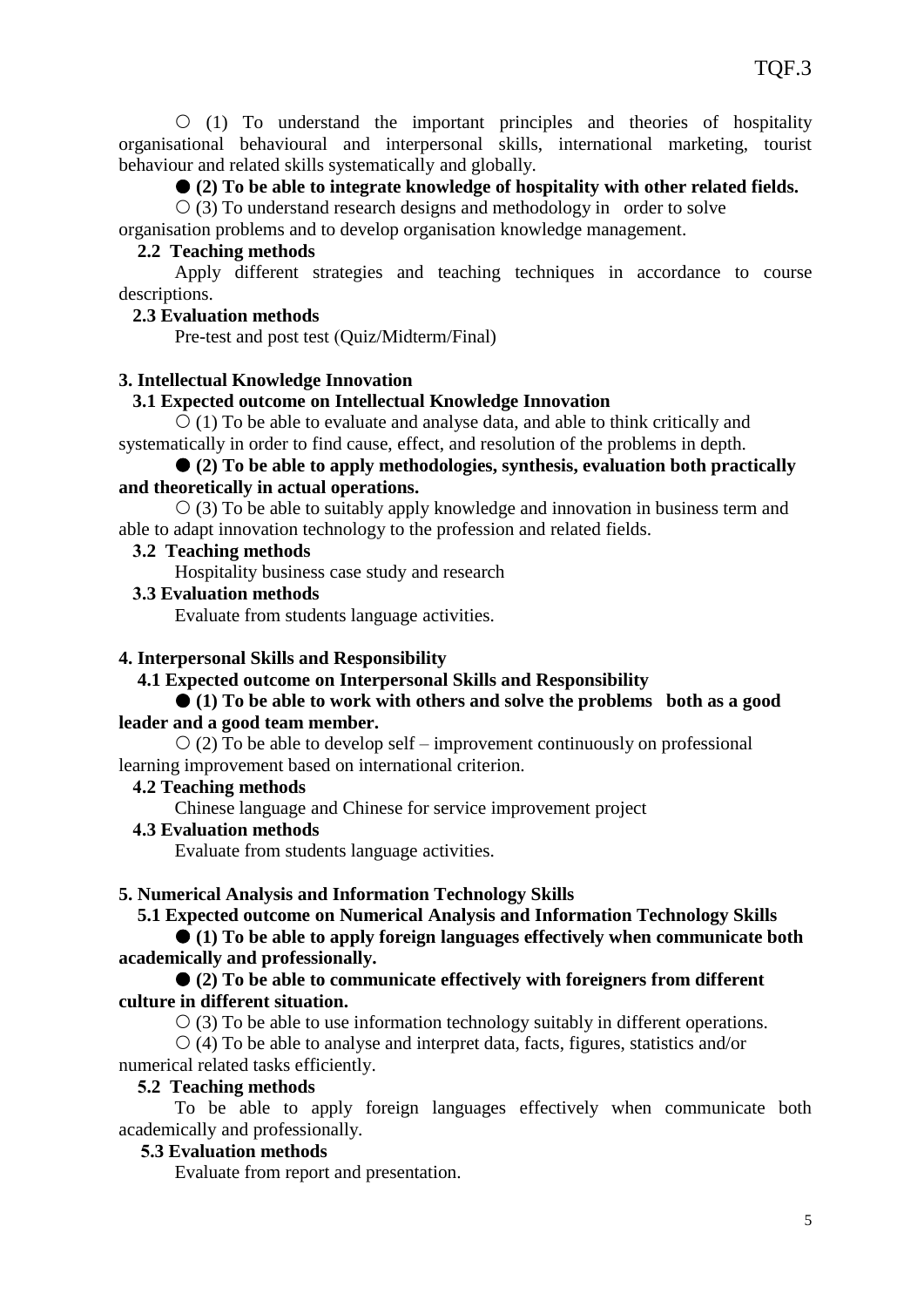|                | 1. Teaching plan                                                                                                                                                                                                              |      |                                                                                                                                                                                                                                                                                                                                                                                                                                                                                                                                                                               |
|----------------|-------------------------------------------------------------------------------------------------------------------------------------------------------------------------------------------------------------------------------|------|-------------------------------------------------------------------------------------------------------------------------------------------------------------------------------------------------------------------------------------------------------------------------------------------------------------------------------------------------------------------------------------------------------------------------------------------------------------------------------------------------------------------------------------------------------------------------------|
| <b>Week</b>    | <b>Topic</b>                                                                                                                                                                                                                  | Hour | <b>Teaching &amp; Learning Activities,</b><br><b>Instructional Media (if any)</b>                                                                                                                                                                                                                                                                                                                                                                                                                                                                                             |
| $\mathbf{1}$   | Course introduction<br>- Course syllabus overview<br>- Course objective and<br>evaluation                                                                                                                                     | 3    | <b>Teaching &amp; Learning Activities</b><br>The instructor introduces oneself and gives the<br>course overview. Also explain the course<br>syllabus, inform the assessment and evaluation<br>method, including rules and regulation in class.<br>Inform date and time for giving an advice or<br>guidance.<br><b>Instructional Media</b><br>- Power point<br>- Syllabus handout                                                                                                                                                                                              |
| $\overline{2}$ | <b>Chapter 1 Tour Agency</b><br><b>Address</b><br>(Tour Agency, Reservation by<br>Phone, Tour Program<br>Suggestion, and Price<br>Quotation)<br>- Vocabulary<br>- Pronunciation<br>- Creating sentences<br>- Essential gramma | 3    | <b>Teaching &amp; Learning Activities</b><br>- Review basic Chinese knowledge and<br>information<br>- Explain vocabulary meaning and teach how<br>to write and pronounce<br>- Explain how to choose and apply<br>vocabularies to make proper sentences<br>- Practice pronouncing<br>- Pair/Group work to help each other create<br>proper dialog for conversation in accordance<br>with the given situations.<br>- Play role in front of the class<br>- Chapter exercise<br>$-Q&A$<br><b>Instructional Media</b><br>- Subject handout<br>- Power point<br>- V.D.O. Clip or CD |

# **Section 5 Teaching and Evaluation Plans**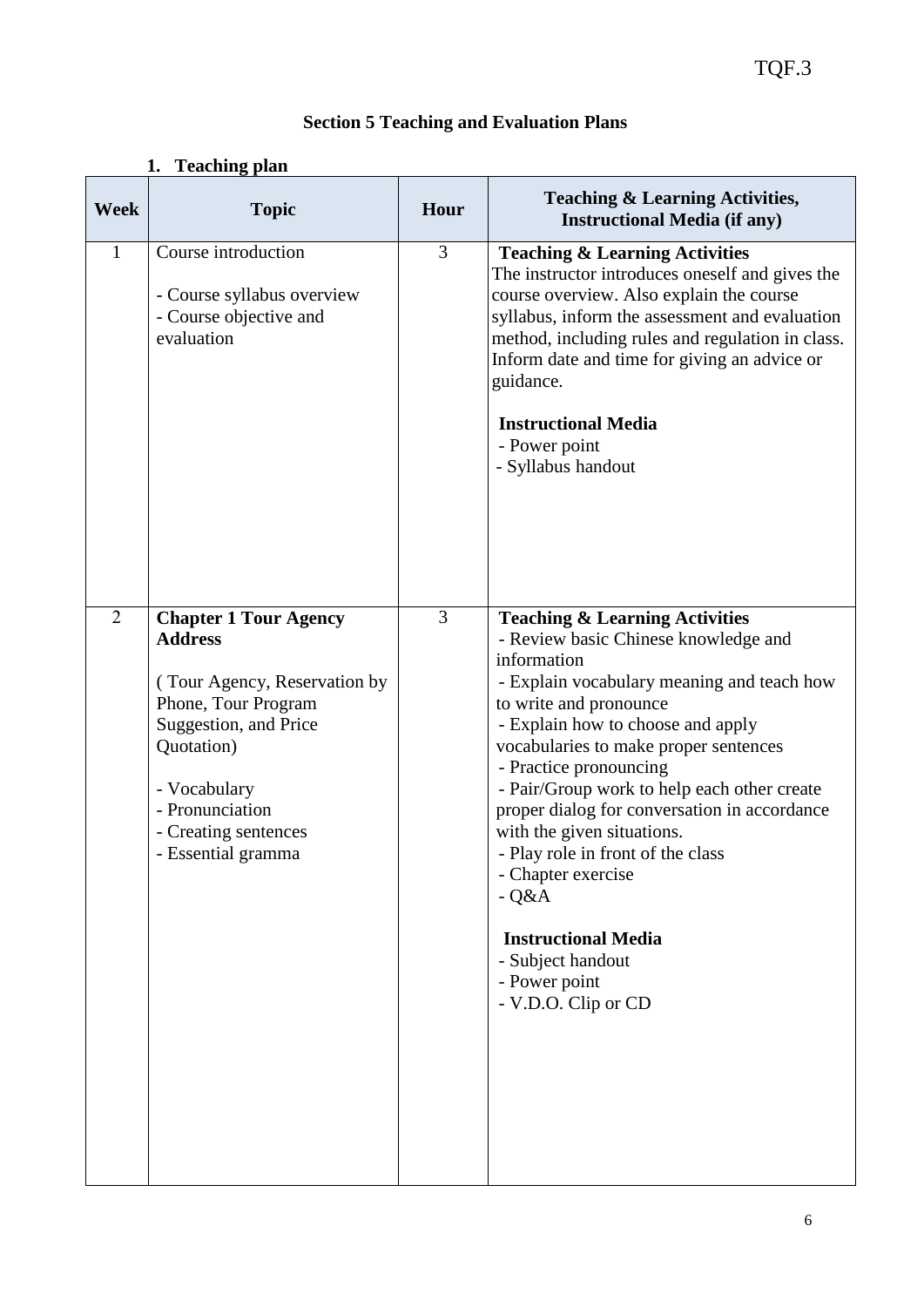| <b>Week</b> | <b>Topic</b>                                                                                                                                                                                                                                          | Hour | <b>Teaching &amp; Learning Activities,</b><br><b>Instructional Media (if any)</b>                                                                                                                                                                                                                                                                                                                                                        |
|-------------|-------------------------------------------------------------------------------------------------------------------------------------------------------------------------------------------------------------------------------------------------------|------|------------------------------------------------------------------------------------------------------------------------------------------------------------------------------------------------------------------------------------------------------------------------------------------------------------------------------------------------------------------------------------------------------------------------------------------|
| 3           | <b>Chapter 2 Welcoming Guests</b><br>at The Airport<br>(Greeting, Break the ice,<br>Knowing each other, and<br>related topics and issues when<br>knowing new people)<br>- Vocabulary<br>- Pronunciation<br>- Creating sentences<br>- Essential gramma | 3    | - Review previous lesson<br>- Explain vocabulary meaning and teach how<br>to write and pronounce<br>- Explain how to choose and apply<br>vocabularies to make proper sentences<br>- Practice pronouncing<br>- Pair/Group work to help each other create<br>proper dialog for conversation in accordance<br>with the given situations.<br>- Play role in front of the class<br>- Chapter exercise<br>$-Q&A$                               |
|             |                                                                                                                                                                                                                                                       |      | <b>Instructional Media</b><br>- Subject handout<br>- Power point<br>- V.D.O. Clip or CD                                                                                                                                                                                                                                                                                                                                                  |
| $4 - 5$     | <b>Chapter 3 Hotel Check-In</b><br>(Check - In Processes, Hotel<br>Service and Facility, and<br>Asking and Request)<br>- Vocabulary<br>- Pronunciation<br>- Creating sentences<br>- Essential gramma                                                  | 6    | - Review previous lesson<br>- Explain vocabulary meaning and teach how<br>to write and pronounce<br>- Explain how to choose and apply<br>vocabularies to make proper sentences<br>- Practice pronouncing<br>- Pair/Group work to help each other create<br>proper dialog for conversation in accordance<br>with the given situations.<br>- Play role in front of the class<br>- Chapter exercise<br>$-Q&A$<br><b>Instructional Media</b> |
|             |                                                                                                                                                                                                                                                       |      | - Subject handout<br>- Power point<br>- V.D.O. Clip or CD                                                                                                                                                                                                                                                                                                                                                                                |
| $6 - 7$     | <b>Chapter 4 Grand Palace and</b><br><b>Wat Pra Kaew</b><br>(Information, The Importance,<br>Area nearby, and Activity)<br>- Vocabulary<br>- Pronunciation<br>- Creating sentences<br>- Essential gramma                                              | 6    | - Review previous lesson<br>- Explain vocabulary meaning and teach how<br>to write and pronounce<br>- Explain how to choose and apply<br>vocabularies to make proper sentences<br>- Practice pronouncing<br>- Pair/Group work to help each other create<br>proper dialog for conversation in accordance<br>with the given situations.<br>- Play role in front of the class<br>- Chapter exercise<br>$-Q&A$                               |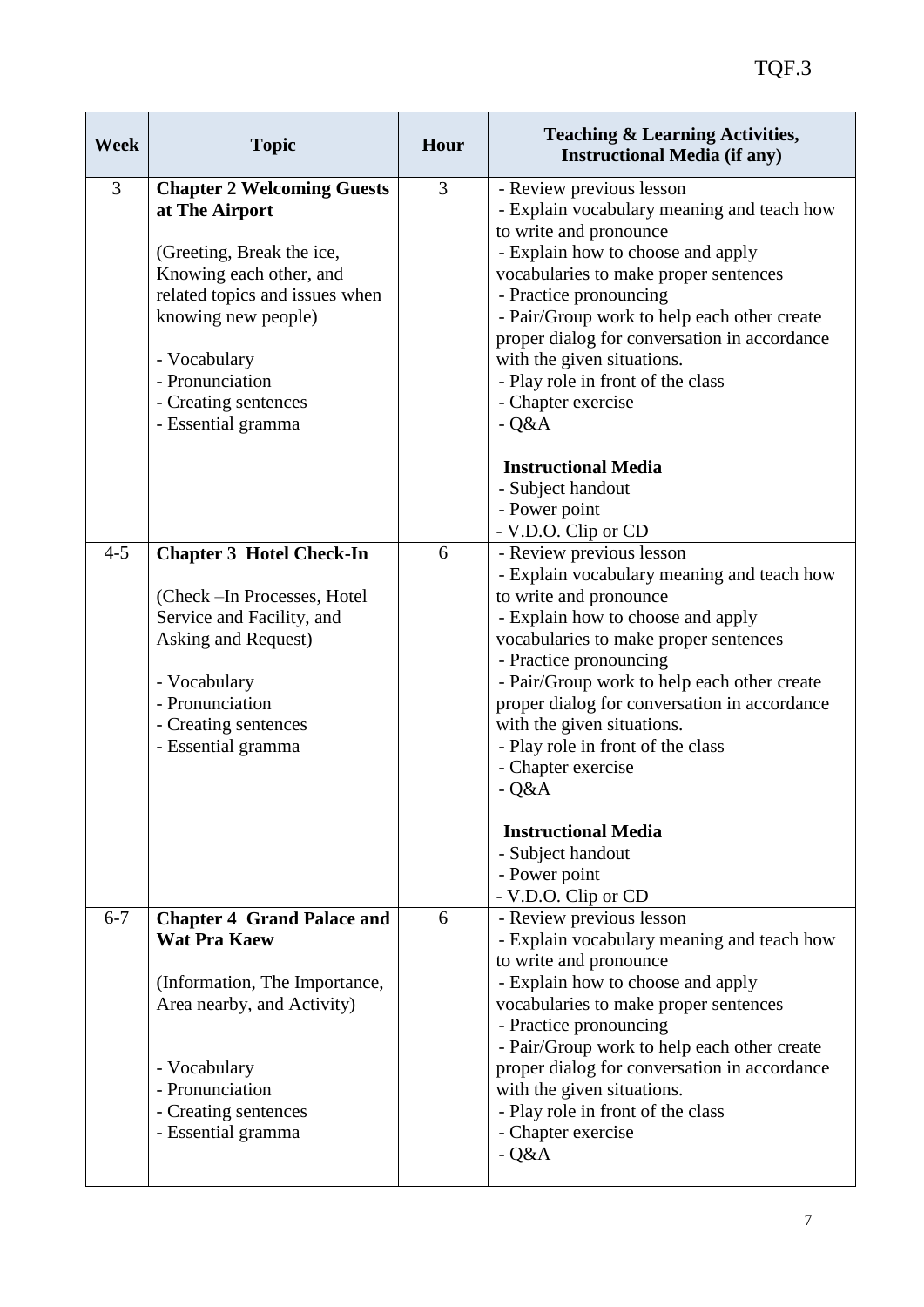| <b>Week</b> | <b>Topic</b>                      | Hour | <b>Teaching &amp; Learning Activities,</b><br><b>Instructional Media (if any)</b>           |
|-------------|-----------------------------------|------|---------------------------------------------------------------------------------------------|
|             |                                   |      | <b>Instructional Media</b>                                                                  |
|             |                                   |      | - Subject handout                                                                           |
|             |                                   |      | - Power point                                                                               |
| $8-9$       |                                   | 6    | - V.D.O. Clip or CD                                                                         |
|             | Chapter 5 Pattaya                 |      | - Review previous lesson<br>- Explain vocabulary meaning and teach how                      |
|             | (Information, The Importance,     |      | to write and pronounce                                                                      |
|             | Area nearby, and Activity)        |      | - Explain how to choose and apply                                                           |
|             |                                   |      | vocabularies to make proper sentences                                                       |
|             | - Vocabulary                      |      | - Practice pronouncing                                                                      |
|             | - Pronunciation                   |      | - Pair/Group work to help each other create                                                 |
|             | - Creating sentences              |      | proper dialog for conversation in accordance                                                |
|             | - Essential gramma                |      | with the given situations.                                                                  |
|             |                                   |      | - Play role in front of the class                                                           |
|             |                                   |      | - Chapter exercise                                                                          |
|             | <b>Midterm</b>                    |      | $-Q&A$                                                                                      |
|             |                                   |      | <b>Instructional Media</b>                                                                  |
|             |                                   |      | - Subject handout                                                                           |
|             |                                   |      | - Power point                                                                               |
|             |                                   |      | - V.D.O. Clip or CD                                                                         |
| 10          | <b>Chapter 6 Shopping and</b>     | 3    | - Review previous lesson                                                                    |
|             | <b>Bargaining</b>                 |      | - Explain vocabulary meaning and teach how                                                  |
|             |                                   |      | to write and pronounce                                                                      |
|             | (Colors, Goods/Product            |      | - Explain how to choose and apply                                                           |
|             | Characteristic, Measurement       |      | vocabularies to make proper sentences                                                       |
|             | and Calculation, and              |      | - Practice pronouncing                                                                      |
|             | <b>International Currencies</b> ) |      | - Pair/Group work to help each other create                                                 |
|             |                                   |      | proper dialog for conversation in accordance                                                |
|             | Vocabulary                        |      | with the given situations.                                                                  |
|             | - Pronunciation                   |      | - Play role in front of the class                                                           |
|             | - Creating sentences              |      | - Chapter exercise                                                                          |
|             | - Essential gramma                |      | $-Q&A$                                                                                      |
|             |                                   |      | <b>Instructional Media</b>                                                                  |
|             |                                   |      | - Subject handout                                                                           |
|             |                                   |      | - Power point                                                                               |
|             |                                   |      | - V.D.O. Clip or CD                                                                         |
| $11 - 12$   | <b>Chapter 7 Restaurant</b>       | 6    | - Review previous lesson                                                                    |
|             |                                   |      | - Explain vocabulary meaning and teach how                                                  |
|             | (Type of Thai Foods and           |      | to write and pronounce                                                                      |
|             | Beverages, Food and Beverage      |      | - Explain how to choose and apply                                                           |
|             | Ordering, Menu Suggestion,        |      | vocabularies to make proper sentences                                                       |
|             | Tastes, Well-Known Food)          |      | - Practice pronouncing                                                                      |
|             | - Vocabulary                      |      | - Pair/Group work to help each other create<br>proper dialog for conversation in accordance |
|             | - Pronunciation                   |      | with the given situations.                                                                  |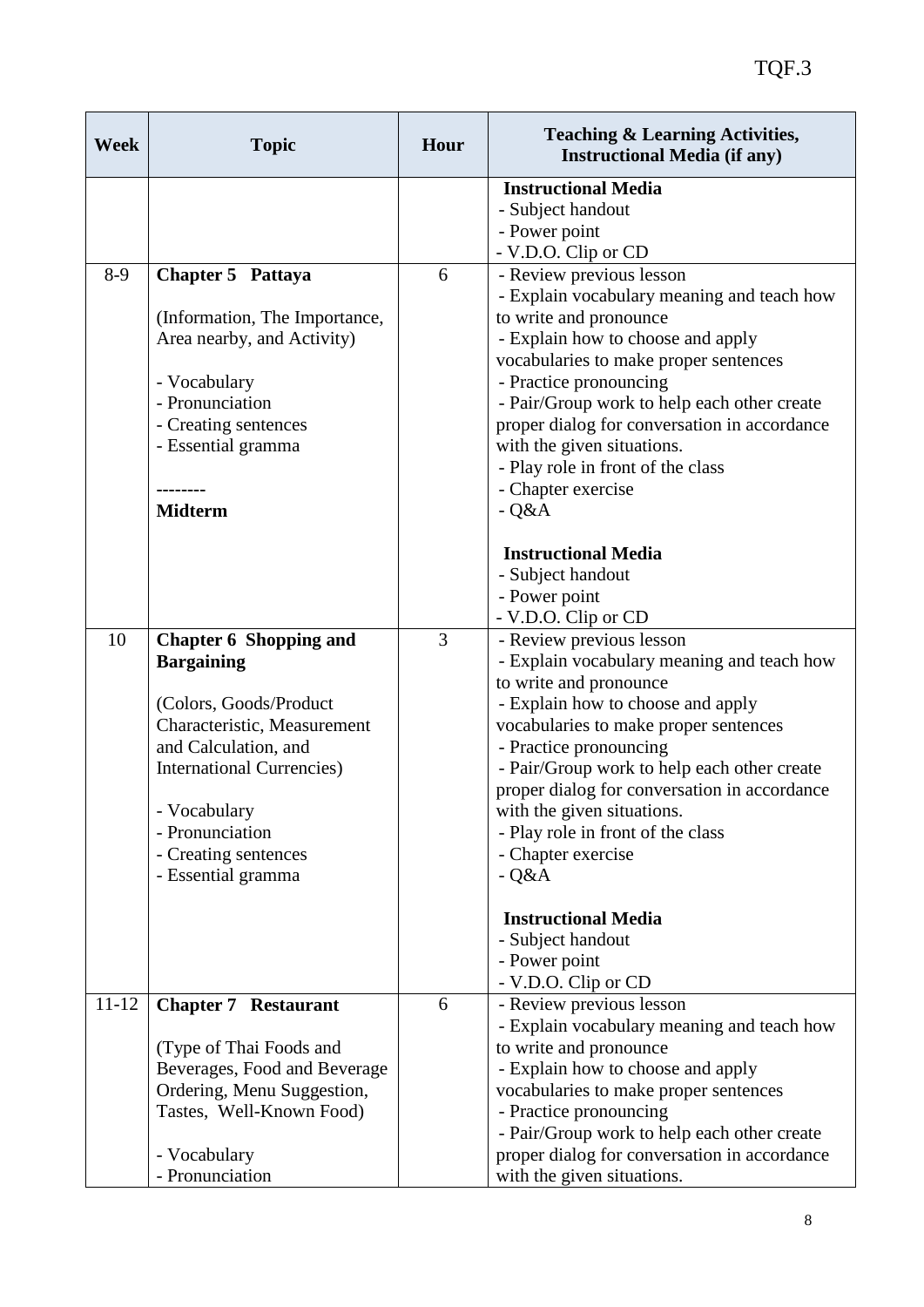| <b>Week</b> | <b>Topic</b>                                                                                                                                                                                      | Hour           | <b>Teaching &amp; Learning Activities,</b><br><b>Instructional Media (if any)</b>                                                                                                                                                                                                                                                                                                                                     |
|-------------|---------------------------------------------------------------------------------------------------------------------------------------------------------------------------------------------------|----------------|-----------------------------------------------------------------------------------------------------------------------------------------------------------------------------------------------------------------------------------------------------------------------------------------------------------------------------------------------------------------------------------------------------------------------|
|             | - Creating sentences<br>- Essential gramma                                                                                                                                                        |                | - Play role in front of the class<br>- Chapter exercise<br>$-Q&A$                                                                                                                                                                                                                                                                                                                                                     |
|             |                                                                                                                                                                                                   |                | <b>Instructional Media</b><br>- Subject handout<br>- Power point<br>- V.D.O. Clip or CD                                                                                                                                                                                                                                                                                                                               |
| $13 - 14$   | Chapter 8 Services at The<br><b>Airport</b><br>(Services, Facilities,<br>Signs,<br>Airline Codes, and Itinerary)<br>- Vocabulary<br>- Pronunciation<br>- Creating sentences<br>- Essential gramma | 6              | - Review previous lesson<br>- Explain vocabulary meaning and teach how<br>to write and pronounce<br>- Explain how to choose and apply<br>vocabularies to make proper sentences<br>- Practice pronouncing<br>- Pair/Group work to help each other create<br>proper dialog for conversation in accordance<br>with the given situations.<br>- Play role in front of the class<br>- Review all chapter exercise<br>$-Q&A$ |
|             |                                                                                                                                                                                                   |                | <b>Instructional Media</b><br>- Subject handout<br>- Power point<br>- V.D.O. Clip or CD                                                                                                                                                                                                                                                                                                                               |
| 15          | <b>Lessons Review and</b><br><b>Summary</b><br>- Vocabulary<br>- Pronunciation<br>- Creating sentences<br>- Essential gramma                                                                      | $\overline{3}$ | - Review previous lesson<br>- Explain vocabulary meaning and teach how<br>to write and pronounce<br>- Explain how to choose and apply<br>vocabularies to make proper sentences<br>- Practice pronouncing<br>- Pair/Group work to help each other create<br>proper dialog for conversation in accordance<br>with the given situations.<br>- Play role in front of the class<br>- Review all chapter exercise<br>$-Q&A$ |
|             |                                                                                                                                                                                                   |                | <b>Instructional Media</b><br>- Subject handout<br>- Power point<br>- V.D.O. Clip or CD                                                                                                                                                                                                                                                                                                                               |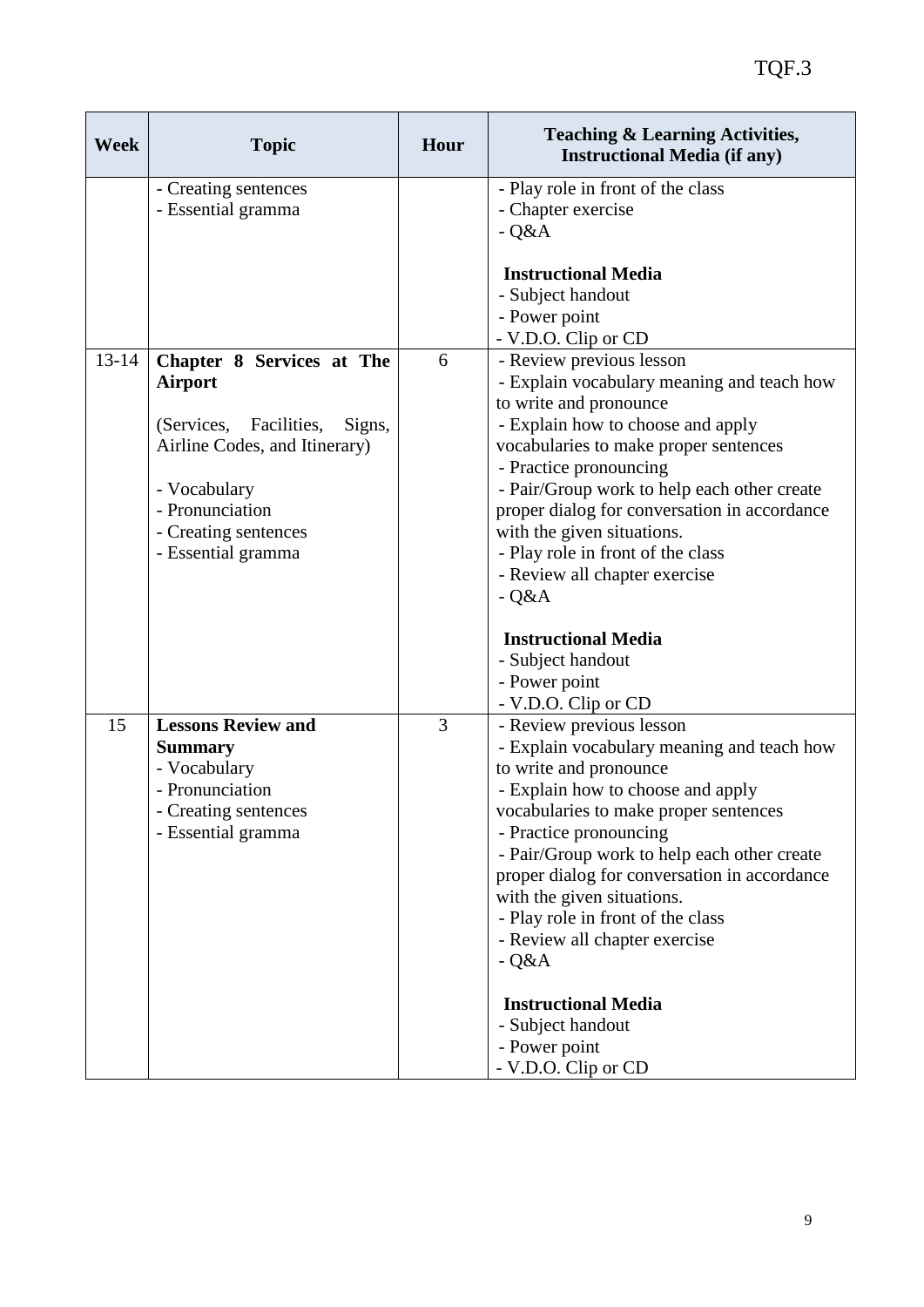## **2. Evaluation plan**

| <b>Activities</b> | <b>Expected</b> | <b>Methods</b>               | Week     | Percentage |
|-------------------|-----------------|------------------------------|----------|------------|
|                   | outcomes        |                              |          |            |
|                   | 1.3, 1.4        | - Punctuality and            | $1 - 15$ | 10%        |
|                   |                 | responsibility               |          | 10%        |
|                   |                 | - Class participation        |          |            |
|                   | 4.1, 4.2        | - Chapter exercise, and      |          | 10%        |
|                   |                 | quiz                         |          |            |
| $\overline{2}$    | 1.3 1.4         | Homework/assignment          | $2 - 15$ | 20%        |
|                   | 2.1 2.2         | (creating dialog), play role |          |            |
|                   | 3.24.1          | , and performance            |          |            |
|                   | 5.1 5.2 5.3     |                              |          |            |
| 3                 | 2.1 2.2         | Midterm                      | 8        | 20%        |
|                   | 3.1 3.2         |                              |          |            |
|                   | 5.1 5.2         |                              |          |            |
| 4                 | 2.1 2.2         | Final                        | 16       | 30%        |
|                   | 3.1 3.2         |                              |          |            |
|                   | 5.1 5.2         |                              |          |            |

## **Evaluation**

Evaluation and graduation requirements are subject to the Regulation of Suan Dusit University Council on Undergraduate Programme Evaluation.

## **Section 6 Teaching Materials and Resources**

- **1. Texts and main documents**  Chinese for Hospitality
- **2. Documents and important information**

|                | 北京大学中文系现代汉语教研室。现代汉语(重排本)。北京:商务印书馆, 2005.   |
|----------------|--------------------------------------------|
| $\overline{2}$ | 玉馨.商务汉语900句.对外经贸大学出版社. 2012-12-1           |
| 3              | 曹文。汉语语音教程。北京:北京语言大学出版社,2004.               |
| $\overline{4}$ | 张黎.商务汉语系列教材.商务汉语入门.北京大学出版社. 2005-5-1.      |
| 5              | 关道雄.基础实用商务汉语.北京大学出版社.2003-9-1.             |
| 6              | 姜玉馨商务汉语900句.对外经贸大学出版社.2012-12-1.           |
| 7              | 丑晓的,张旺熹,孙德金等基础商务汉语会话与应用北京语言大学出版社.2005-7-1. |

## **3. Documents and recommended information**

- Emergency talk. Li Shujuan Beijing : Sinolingua**,**2006
- [www.thai.cri.cn](http://www.thai.cri.cn/)
- [www.baidu.com](http://www.baidu.com/)